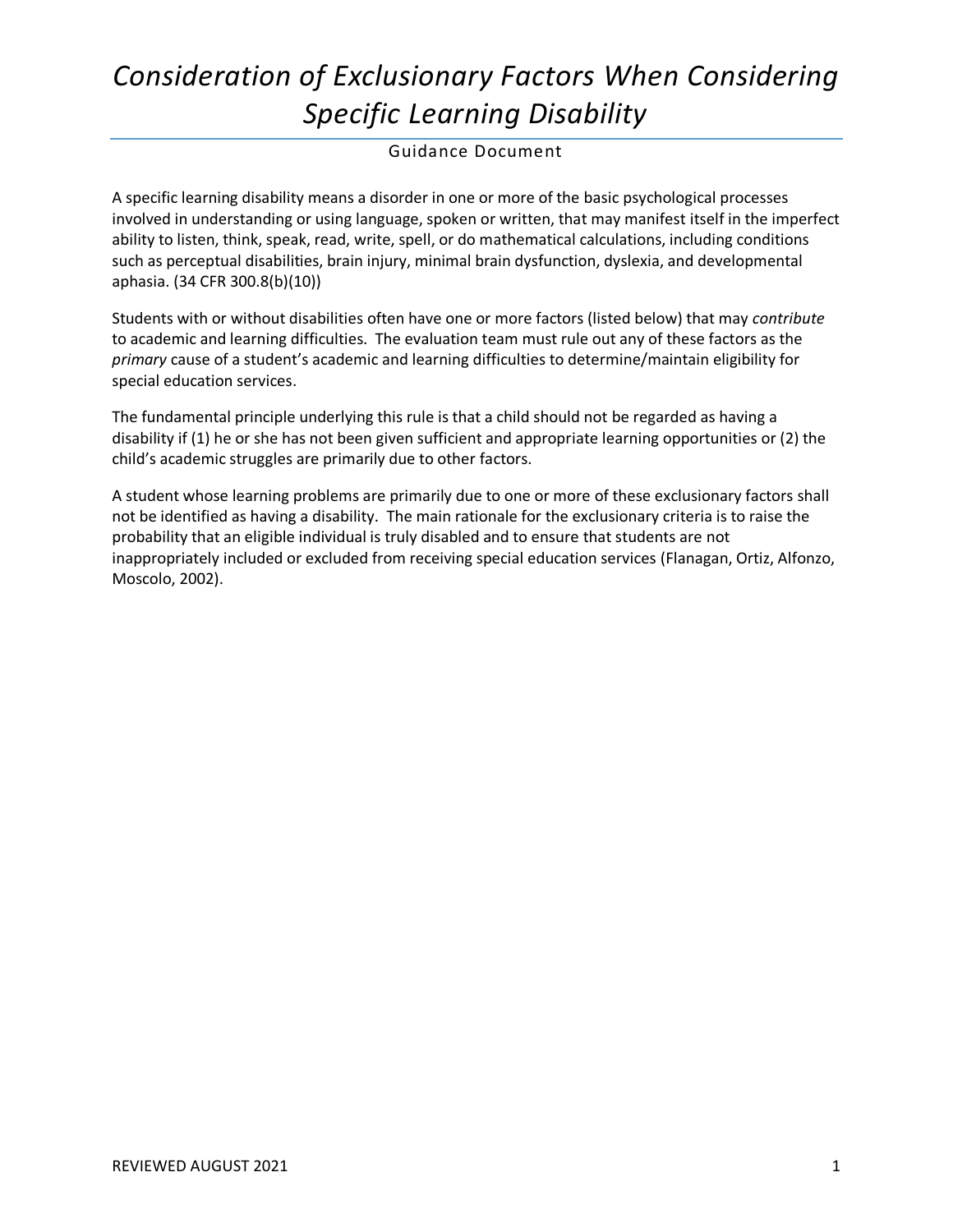Guidance Document

Use the following guidance to determine the impact of each factor and how to document that impact or lack thereof.

Exclusionary Factors are detailed below 34 CFR 300.311(a)(6), 34 CFR 300.309(b)

#### **Vision**

Health records should be consulted to determine if the screening results indicate a possible visual problem. If there are lingering concerns about vision, the student can be re-screened. If the screening indicates a possible visual problem, a referral to an optometrist or ophthalmologist may be in order.

**If the student is found to have a visual impairment that is the** *primary* **cause of the student's academic difficulties, the student is excluded from consideration for special education eligibility in the area of Specific Learning Disability.** 

| <b>Questions to Consider</b>                                                                                                                                       | Y/N | <b>Describe the Degree of Impact</b> |
|--------------------------------------------------------------------------------------------------------------------------------------------------------------------|-----|--------------------------------------|
| Have vision difficulties been observed (e.g., difficulty<br>٠<br>with copying, misaligned numbers in math work,<br>squinting or rubbing eyes during visual tasks)? | Y/N |                                      |
| Has the student had a history of difficulties with<br>٠<br>vision?                                                                                                 | Y/N |                                      |
| Does the student wear glasses?                                                                                                                                     | Y/N |                                      |
| If yes, does the student routinely wear glasses during<br>instruction?                                                                                             | Y/N |                                      |
| Has the student complained about not being able to<br>see?                                                                                                         | Y/N |                                      |
| Did the school nurse complete a vision screening?<br>If yes, Date Results                                                                                          | Y/N |                                      |
| Did an ophthalmologist/optometrist conduct a formal<br>vision test?                                                                                                | Y/N |                                      |
|                                                                                                                                                                    |     |                                      |

*Possible data sources - Vision checklist, screening by school nurse, medical evaluation*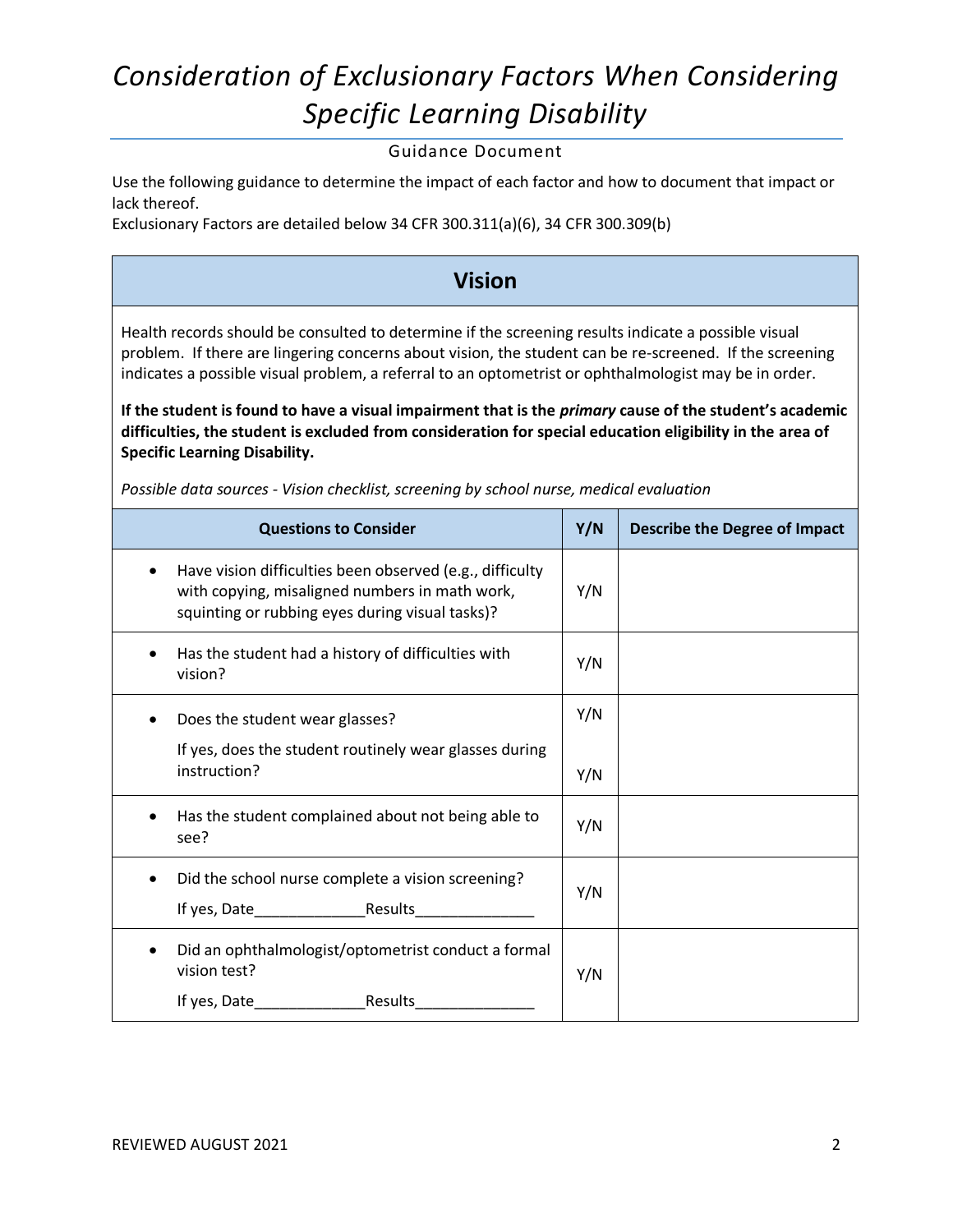Guidance Document

**Hearing**

Health records should be consulted to determine if the screening results indicate a possible hearing problem. If there are lingering concerns about the student's hearing, the student can be re-screened. If the screening indicates a possible hearing problem, a referral to an audiologist for an audiological examination may be warranted.

**If the student is found to have a hearing impairment that is the** *primary* **cause of the student's academic difficulties, the student is excluded from consideration for special education eligibility in the area of Specific Learning Disability.** 

*Possible data sources - Hearing checklist, screening by school, medical evaluation*

| <b>Questions to Consider</b>                                                                      | Y/N | <b>Describe the Degree of Impact</b> |
|---------------------------------------------------------------------------------------------------|-----|--------------------------------------|
| Has the student had a history of difficulties with<br>hearing (including chronic ear infections)? | Y/N |                                      |
| Does the student wear hearing aids/devices?                                                       | Y/N |                                      |
| If yes, does the student routinely wear hearing device<br>during instruction?                     | Y/N |                                      |
| Has the student complained about not being able to<br>hear?                                       | Y/N |                                      |
| Did the school nurse complete a hearing screener?                                                 | Y/N |                                      |
| Did an audiologist conduct a formal hearing<br>evaluation?<br>If yes, Date Results                | Y/N |                                      |
| Has there been a determination between auditory<br>discrimination and hearing difficulty?         | Y/N |                                      |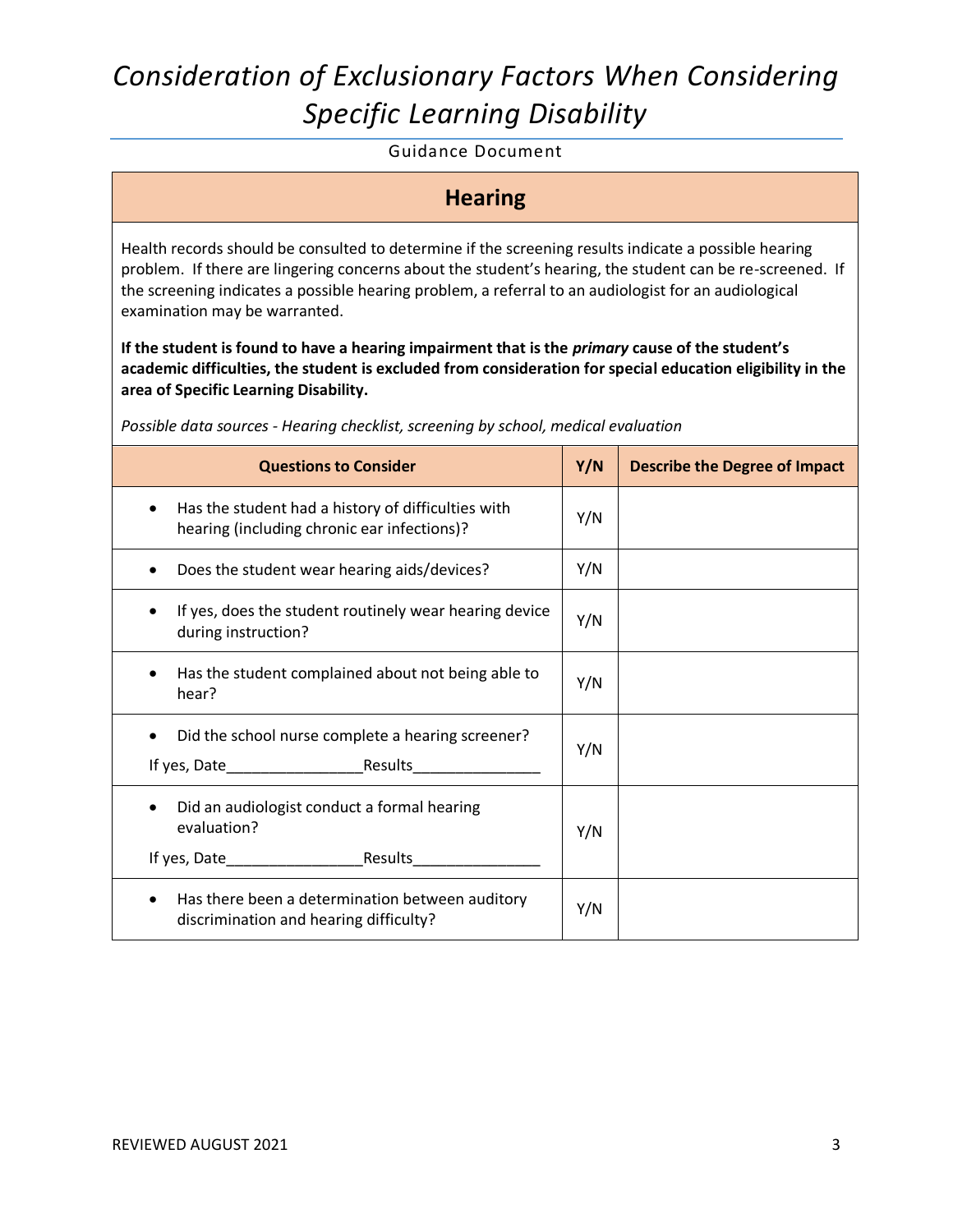Guidance Document

#### **Motor**

Screening for orthopedic problems can be conducted by the school nurse or other health professional. If there are concerns that orthopedic problems may be the reason for the student's academic difficulties, a referral to a physical or occupational therapist, or other medical practitioner should be made.

**If the student is found to have an orthopedic impairment that is the** *primary* **cause of the student's academic difficulties, the student is excluded from consideration for special education eligibility in the area of Specific Learning Disability.** 

*Possible data sources - Motor checklist, developmental/medical history, parent interview, observations (navigating school, P.E., Playground), medical evaluations*

| <b>Questions to Consider</b>                                                                                                                         | Y/N | <b>Describe the Degree of Impact</b> |
|------------------------------------------------------------------------------------------------------------------------------------------------------|-----|--------------------------------------|
| Has the student had a history of significantly delayed<br>motor development?                                                                         | Y/N |                                      |
| Is there a medical diagnosis for a motor impairment<br>that would affect this student's ability to learn or<br>access general classroom instruction? | Y/N |                                      |
| Does the student have any physical or motor (fine or<br>gross) impairments that have been observed or<br>assessed?                                   | Y/N |                                      |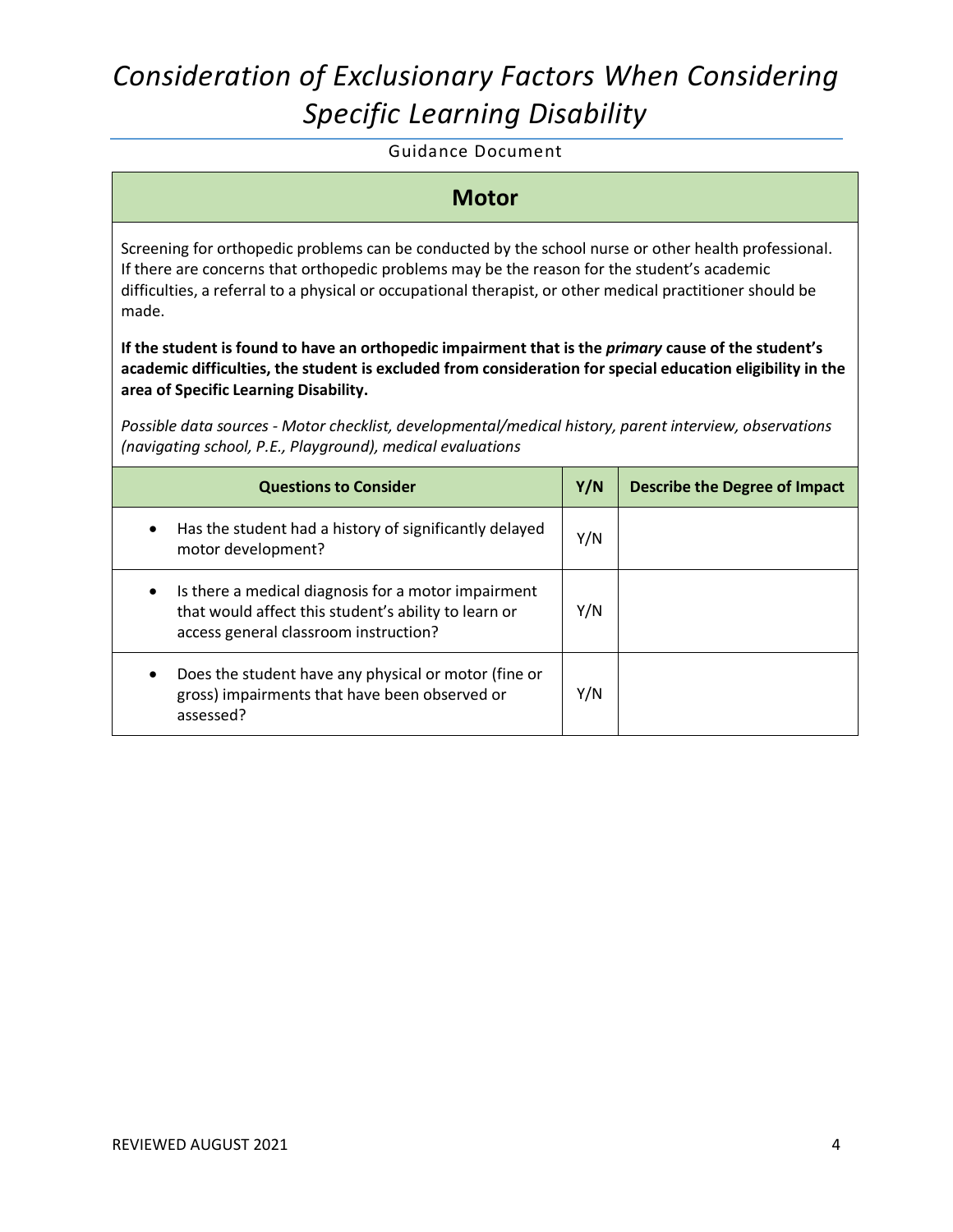Guidance Document

#### **Intellectual Disability**

According to the IDEA, intellectual disability is defined as "…significantly sub-average general intellectual functioning, existing concurrently with deficits in adaptive behavior and manifested during the developmental period, that adversely affects a child's education performance." (34 §300.8(c)(6))

School psychologists have traditionally evaluated students for a possible cognitive impairment with measures of intellectual functioning and adaptive behavior. These methods remain the most valid way of determining this disability if there is concern that the student might have sub-average general intellectual functioning. However, it is also appropriate to screen out the possibility of intellectual disability if the student displays clear evidence of general intellectual functioning in at least the low average range. For example, if the student displays inadequacies in reading, but performs proficiently in mathematics, and otherwise displays appropriate adaptive behavior, the evaluation team may choose to rule out intellectual disability without administering intelligence tests or adaptive behavior measures. The rationale for this rule out should be included in the evaluation report. However, if there are concerns about significant cognitive and adaptive behavior difficulties, assessments of the student's cognitive functioning and adaptive behavior are recommended.

**If the student is found to have an intellectual impairment that is the** *primary* **cause of the student's academic difficulties, the student is excluded from consideration for special education eligibility in the area of Specific Learning Disability.** 

*Possible data sources – documentation of average achievement in some areas (ISAT scores, benchmark data, CBMs), full-scale IQ and adaptive assessment if needed, the rate of learning in language/social/adaptive, etc.*

| <b>Questions to Consider</b>                                                                                       | Y/N | <b>Describe the Degree of Impact</b> |
|--------------------------------------------------------------------------------------------------------------------|-----|--------------------------------------|
| Is there reason to suspect that the student's<br>$\bullet$<br>intellectual ability is significantly below average? | Y/N |                                      |
| Is there reason to suspect that the student's adaptive<br>$\bullet$<br>skills are significantly below average?     | Y/N |                                      |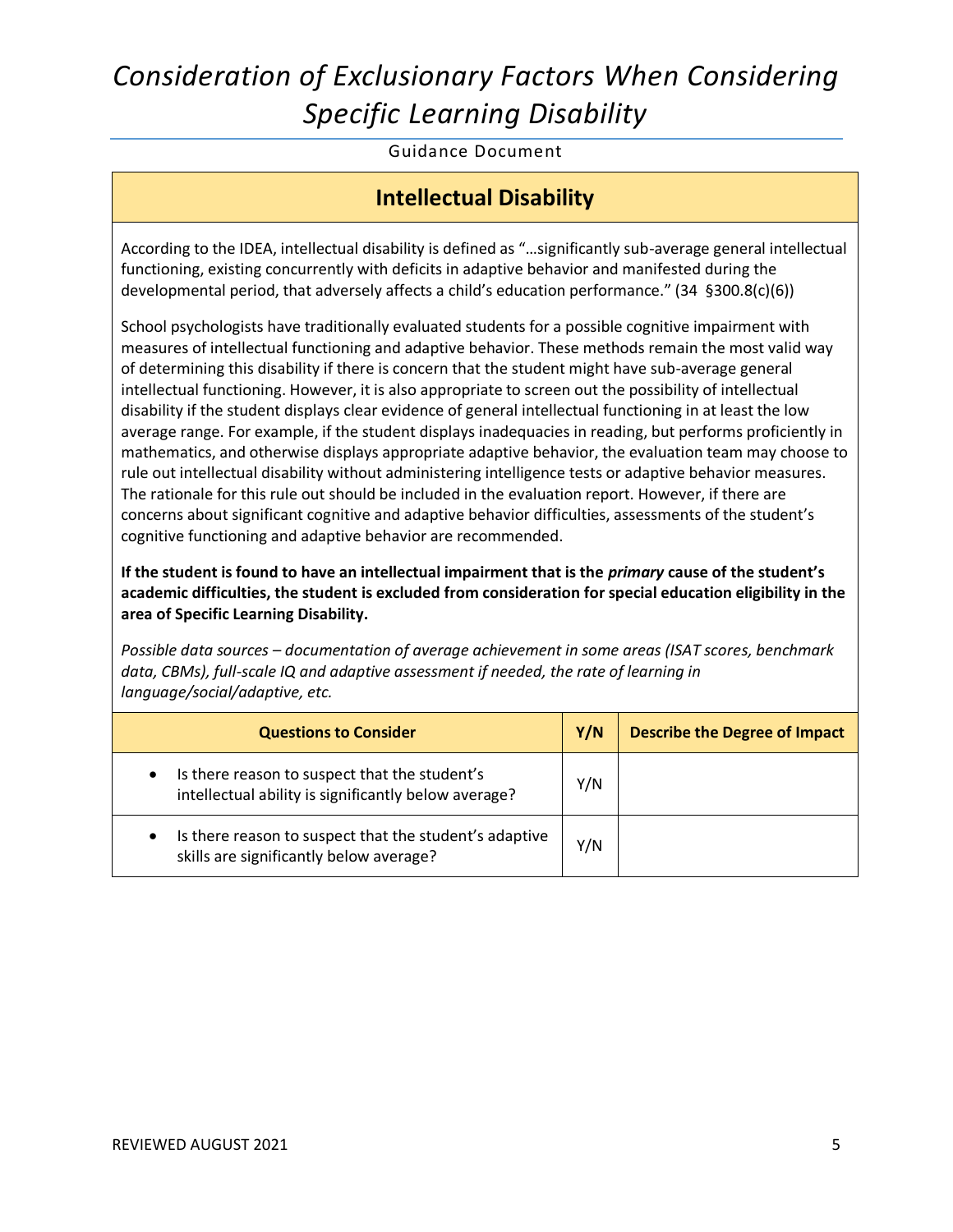Guidance Document

#### **Emotional- Behavioral Disability**

Students with academic problems sometimes display inappropriate and disruptive classroom behavior, while other students may have emotional problems that do not manifest themselves in externalizing behaviors. It is the responsibility of the evaluation team to determine if a student's academic difficulties are primarily caused by an emotional disturbance. Generally, emotional disturbance is screened through the use of behavior checklists or more comprehensive behavior rating scales. The evaluation team is responsible for ruling out these factors as causative for the student's academic difficulties.

Essentially, for students who display behavior problems, the evaluation team must determine whether the student's learning problems are instigating the behavior problems, or whether underlying emotional problems are impacting the student's ability to acquire academic skills.

**If the student is found to have an emotional-behavioral impairment that is the** *primary* **cause of the student's academic difficulties, the student is excluded from consideration for special education eligibility in the area of Specific Learning Disability.** 

| <b>Questions to Consider</b>                                                                  | Y/N | <b>Describe the Degree of Impact</b> |
|-----------------------------------------------------------------------------------------------|-----|--------------------------------------|
| Does the student have a medical or school history of<br>behavioral or emotional difficulties? | Y/N |                                      |
| Are the student's learning problems significantly<br>٠<br>impacted by his/her behavior?       | Y/N |                                      |
| Have behavioral interventions been implemented<br>with fidelity?<br>If yes, Dates<br>Outcome  | Y/N |                                      |

*Possible data sources – parent/teacher interviews, observations, rating scales, social/emotional history*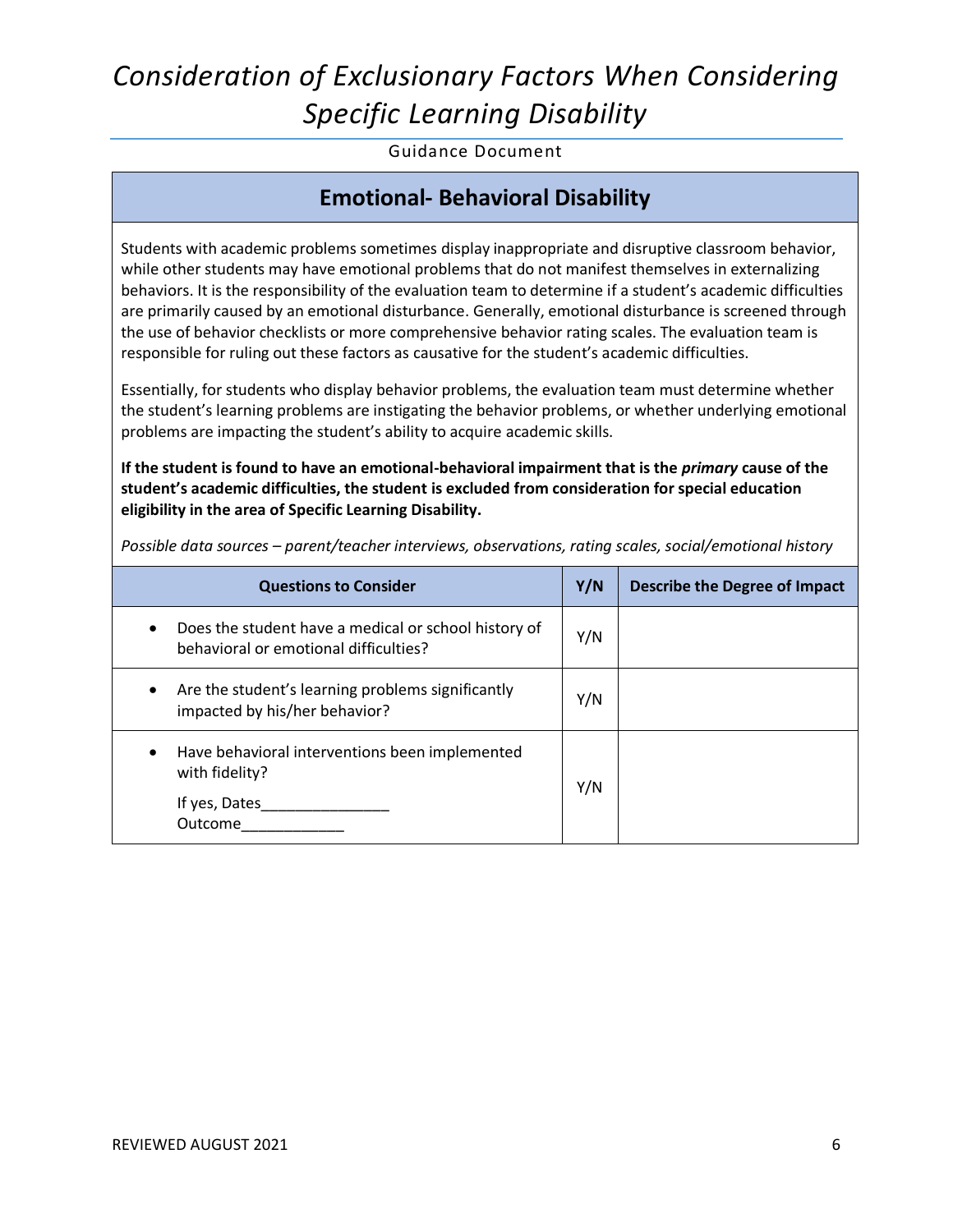Guidance Document

#### **Cultural Factors**

Students who are found to be academically delayed due to cultural differences do not have a specific learning deficit. Students may also display academic deficiencies that are related to their acculturation experience in the United States. Evaluation teams need to weigh the relative impact of these cultural issues while not overlooking possible indications of special education eligibility. The potential impact of culture may extend well beyond the questions above, and evaluation teams may need to consider individual student factors.

**If the student is found to have cultural factors that are the** *primary* **cause of the student's academic difficulties, the student is excluded from consideration for special education eligibility, including in the area of Specific Learning Disability.** 

*Possible data sources – parent/student interviews, observations, student performance relative to disaggregated performance data for the respective cultural group.*

| <b>Questions to Consider</b>                                                                                      | Y/N | <b>Describe the Degree of Impact</b> |
|-------------------------------------------------------------------------------------------------------------------|-----|--------------------------------------|
| Is the student's cultural background different from<br>the culture of the school, community or larger<br>society? | Y/N |                                      |
| Are there conflicting educational and behavioral<br>expectations for the student between school and<br>family?    | Y/N |                                      |
| Is the student new to the United States? If so, how<br>long has he/she been in the U.S.?                          | Y/N |                                      |
| Has there been miscommunication between parents<br>and school due to cultural and/or ethnic differences?          | Y/N |                                      |
| Are the parents less involved due to cultural and/or<br>language barriers?                                        | Y/N |                                      |
| Has the student had limited experiences in the<br>culture of the school?                                          | Y/N |                                      |
| Has the student had limited involvement in<br>organizations and activities of any culture?                        | Y/N |                                      |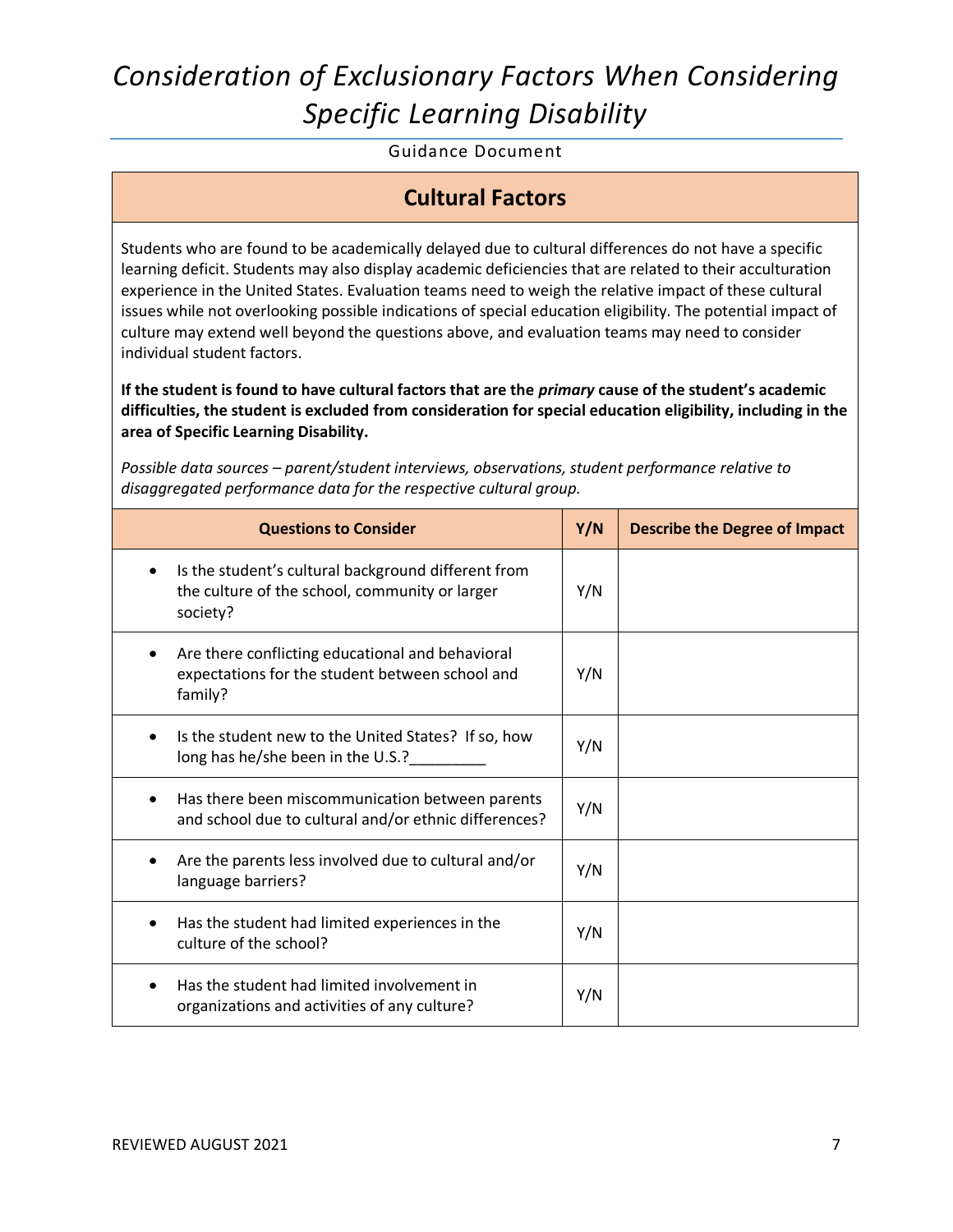Guidance Document

#### **Limited English Proficiency**

Students should not be identified as eligible for special education when the cause for their academic inadequacies is limited English proficiency. Federal laws indicate that all students must be screened to determine if their primary home language is one other than English. If so, the student's proficiency in the English language (listening, speaking, reading, and writing) must be assessed by school personnel.

Research has indicated that students who are English Learners (ELs) take approximately two years to acquire basic interpersonal communication skills (BICS) and between five and seven years to acquire cognitive academic language proficiency (CALP) required to function effectively in content subjects.

Students who are in the process of learning English will often display academic deficiencies, especially if their education has been disrupted during an immigration experience. The school must follow established procedures for determining between language acquisition and a disability.

**If the student is found to have limited English proficiency that is the** *primary* **cause of the student's academic difficulties, the student is excluded from consideration for special education eligibility, including in the area of Specific Learning Disability.** 

| <b>Questions to Consider</b>                                                                                            | Y/N | <b>Describe the Degree of Impact</b> |
|-------------------------------------------------------------------------------------------------------------------------|-----|--------------------------------------|
| Dominant language spoken in the home per home<br>language survey_________________.                                      | Y/N |                                      |
| Has someone validated the results of the home<br>language survey (e.g., interview with parents/student,<br>home visit)? | Y/N |                                      |
| Has a language proficiency test been administered?<br>If yes, Date SS/%ile                                              | Y/N |                                      |
| Is the student receiving LEP instruction?<br>If yes, Frequency <b>Duration</b>                                          | Y/N |                                      |
| Number of years exposed to English<br>instruction<br>the contract of the contract of the                                | Y/N |                                      |

*Possible data sources -Home language survey, parent/student interview, tests of language proficiency*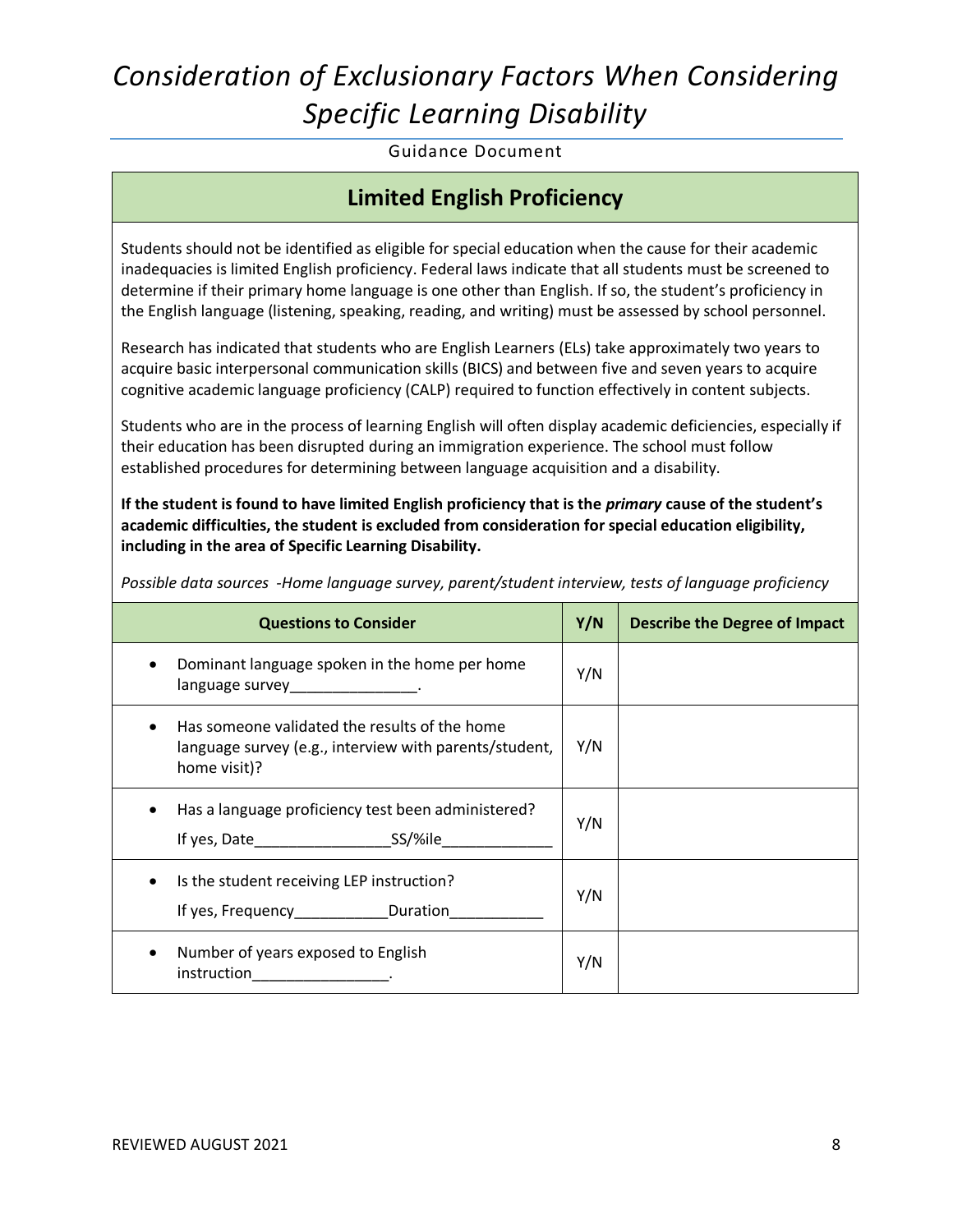Guidance Document

#### **Environmental or Economic Disadvantage**

The evaluation team must also assess whether issues regarding environmental or economic problems are the primary source of a student's academic deficiencies rather than a disability.

Economic disadvantage impacting school performance may include an inability on the part of the family to afford necessary learning materials or experiences. The student may reside in a depressed economic area or be from a family that receives public assistance (food stamps, Medicaid, public housing, etc.)

Environmental disadvantage impacting school performance may include homelessness, abuse, neglect, poor nutrition, limited experiential background, home responsibilities that interfere with the opportunity to develop study habits and participate in school-related activities, disruption in family life, stress, trauma, or lack of emotional support. Also, chronic medical conditions and sleep disorders should be duly considered.

\*Although many students may be impacted by economic and environmental disadvantage, the evaluation team must determine if they are the *primary* cause of academic difficulties.

**If the student is found to have economic and environmental disadvantages that are the** *primary* **cause of the student's academic difficulties, the student is excluded from consideration for special education eligibility, including in the area of Specific Learning Disability.** 

*Possible data sources – parent interview, attendance history, student interview, cumulative file and school records.*

| <b>Questions to Consider</b>                                                                                                                                                                                                                                         | Y/N | <b>Describe the Degree of Impact</b> |
|----------------------------------------------------------------------------------------------------------------------------------------------------------------------------------------------------------------------------------------------------------------------|-----|--------------------------------------|
| Do attendance patterns show that the student has<br>changed schools so often, or has attended school so<br>sporadically, that normal achievement gains were not<br>possible?                                                                                         | Y/N |                                      |
| Have there been any significant or traumatic events in<br>the student's life that contribute to the current<br>learning problems?                                                                                                                                    | Y/N |                                      |
| Are there any factors in the student's school history<br>that may be related to the current difficulty?                                                                                                                                                              | Y/N |                                      |
| Are there any variables related to family history that<br>may have affected school performance (lifestyle,<br>length of residence in the U.S., stress, poverty, lack of<br>emotional support, the student is under the<br>guardianship of another person or agency)? | Y/N |                                      |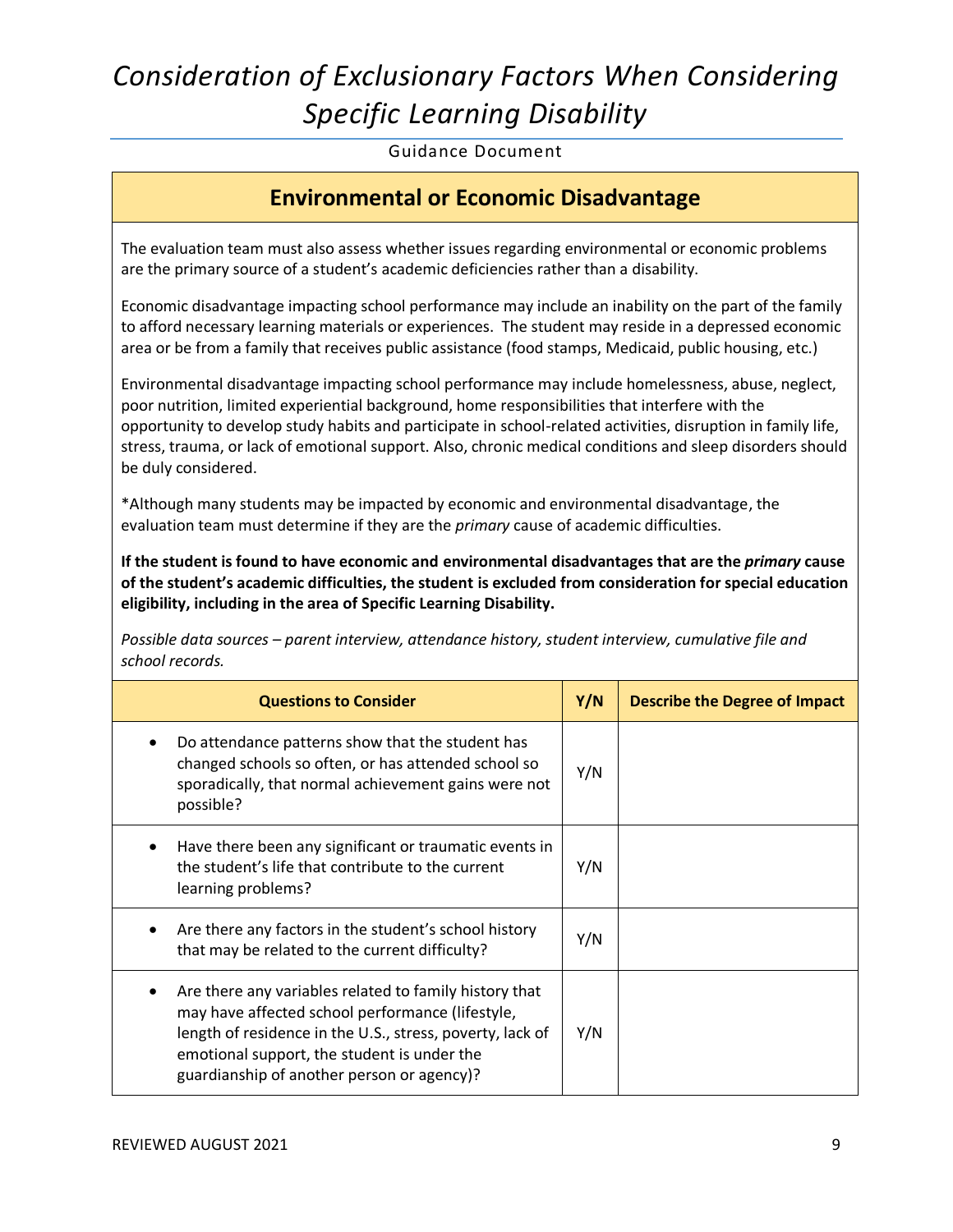#### Guidance Document

 Are there any variables related to the student's medical history that may have affected school performance (Illness, nutrition, trauma or injury)?

### **Adequate Instruction in Reading and Math**

Y/N

A lack of appropriate instruction may entail the absence of sufficient instruction or may entail instruction lacking in quality. The absence of instruction may occur due to extended illness coupled with insufficient replacement instruction, a move or moves after which a student is not promptly re-enrolled in school, home schooling that does not provide sufficient learning opportunities, and so forth. Instruction lacking in quality may occur when essential concepts and skills are not adequately addressed in relation to a student's learning progress.

**If it is determined that the primary reason for underachievement of the student is due to lack of appropriate instruction in reading or math, the student is excluded from consideration for special education eligibility, including in the area of Specific Learning Disability.** 

| <b>Questions to Consider</b>                                                                                                                                       | Y/N | Describe the Degree of Impact |
|--------------------------------------------------------------------------------------------------------------------------------------------------------------------|-----|-------------------------------|
| Does data indicate that the student attended school<br>regularly to receive instruction?                                                                           | Y/N |                               |
| Do universal screening data suggest a class-wide or<br>grade-wide problem in core instruction?                                                                     | Y/N |                               |
| Have essential intervention components been<br>delivered in a comprehensive and consistent manner<br>by an interventionist trained to deliver the<br>intervention? | Y/N |                               |
| Were interventions correctly selected, supported, and<br>consistently and accurately implemented?                                                                  | Y/N |                               |
| Were interventions implemented with sufficient<br>frequency and duration?                                                                                          | Y/N |                               |

*Data: Universal screening results, progress monitoring, gap analysis, rate of improvement analysis*

Adapted from: *Exclusionary Factors*, Texas Education Agency, 2010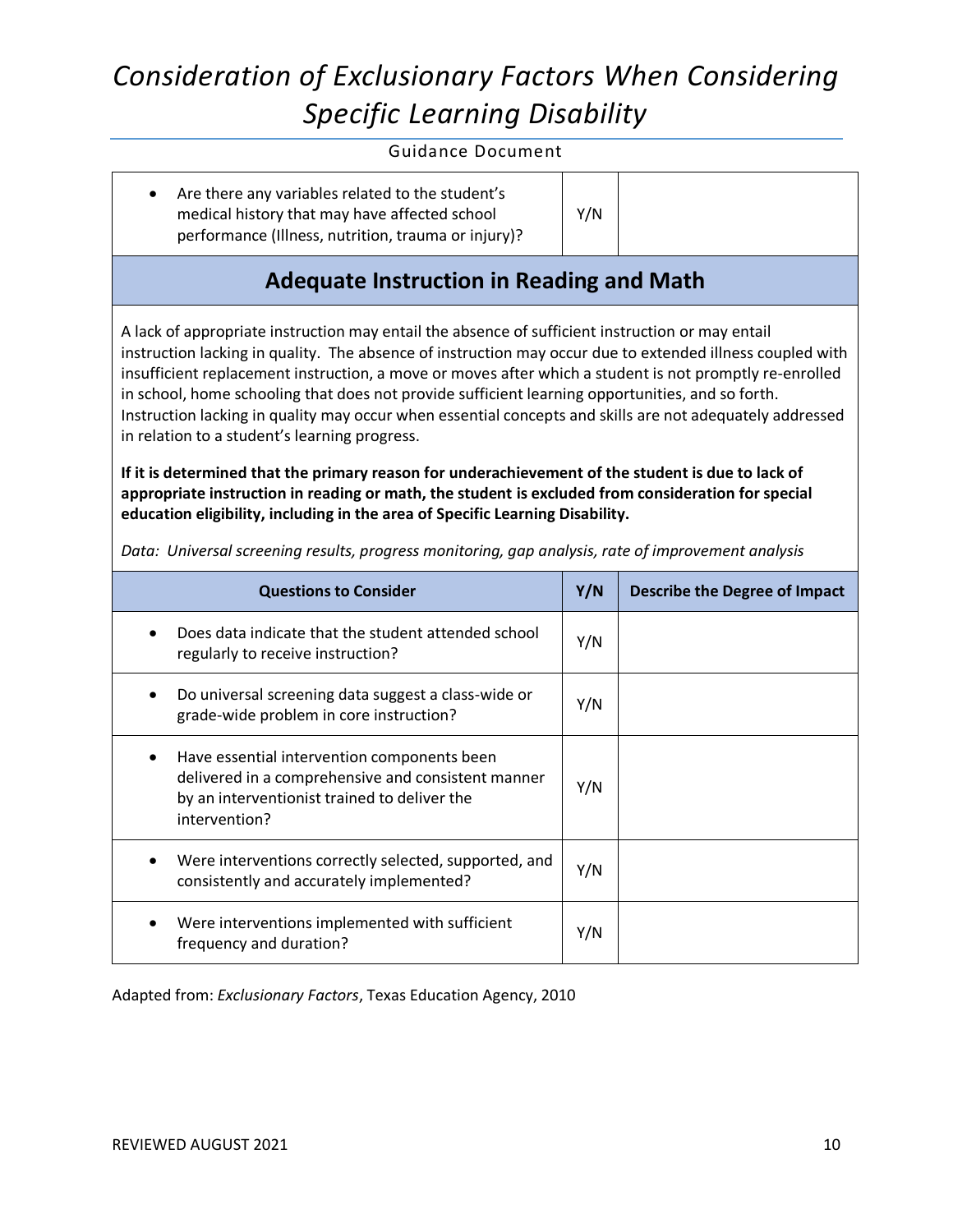Guidance Document

# **Sample Report Statements**

### **Factors Not Primary or Contributory**

**Example #1 (Economic Disadvantage):** STUDENT'S mother reports that the family is experiencing significant economic challenges since her husband lost his job over 12 months ago, and she is unable to work due to a disability. In spite of the family's dire circumstances, STUDENT's parents have worked closely with the school to provide maximum support for his learning. In addition to the intervention he has received during the school day, he has participated in before and after school tutoring programs, and he has participated in summer school programs every year. His parents have attended conferences regularly and met with school staff to learn what they can do to support their son. They have taken him to the public library to participate in community reading programs, and regularly check out books and read with him at home. Though STUDENT's family has limited resources, STUDENT has had access to appropriate instruction and extensive interventions both in and out of school. Therefore, the family's present economic disadvantage is neither a primary nor contributory factor in STUDENT learning deficits.

**Example #2 (Vision):** In Kindergarten, STUDENT failed multiple vision screenings at the school, and was subsequently evaluated by a pediatric ophthalmologist. She was found to have 20/200 and 20/250 vision in her right and left eyes respectively and was prescribed glasses two years ago. STUDENT has been very consistent in wearing her glasses throughout the day, not just for academic work. Her parents have ensured she is evaluated annually, and her prescription is up to date. Her vision is corrected to 20/20 with her corrective lenses, and she has been provided preferential seating to ensure she has good access to both close work and board work. STUDENT has received Tier 2 interventions since Kindergarten. Her lack of progress in reading cannot be primarily attributed to her vision difficulties. Her vision issues are not deemed to be a contributory factor in STUDENT'S reading skill deficits.

#### **Factors Contributory But Not Primary**

**Example #1 (Dual Language**): STUDENT has had consistent research-based instruction, has good attendance, has no health considerations and demonstrates a good work ethic. STUDENT has been exposed to both Spanish and English since birth. He has been primarily exposed to English at home the past three years. His mother reports that STUDENT understands Spanish but does not speak or read it. Both his bilingual mother and bilingual teacher report that English is his dominant language. As a student enrolled in a dual language magnet school, STUDENT has received most of his instruction in Spanish (80% in Kg, 1st; 70% in 2nd; and 60% this year). For his age level, STUDENT demonstrated negligible (Level 1) oral language proficiency in Spanish and limited to fluent proficiency (Level 3-4) in

»

»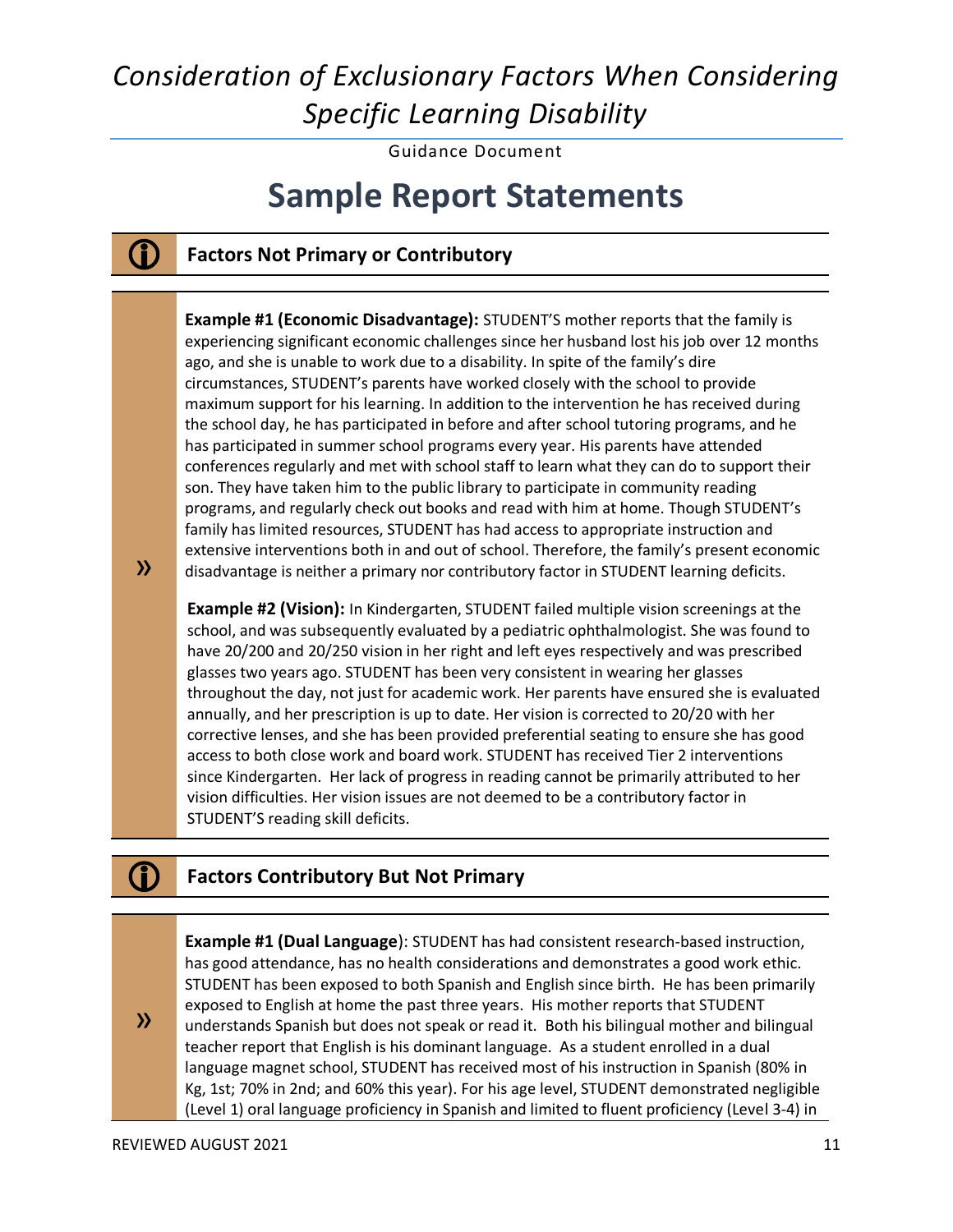#### Guidance Document

English. However, language testing in his dominant language (English) revealed significant language delays. STUDENT's interventions (including special education services) have been delivered in English. Peers with similar language backgrounds have not exhibited similar learning struggles. The team has determined that while STUDENT's English dominance and Spanish Instruction may be a contributing factor to his struggles in reading and writing, they are not the primary factor.

**Example #2 (Attendance/Anxiety):** STUDENT is diagnosed with generalized anxiety disorder, social anxiety, and major depression. Due to her labile emotional status, she often is unable to get up in the morning and get ready for school in time. Once she is late, she experiences debilitating anxiety about entering school and being the focus of perceived negative attention from staff and peers for being late. Though her teachers and peers take little to no notice of her attendance status, STUDENT's irrational belief continues to prevent her from attending school consistently. While her poor attendance contributes to her limited educational progress, the team recognizes that her attendance issues are secondary to her mental health challenges. Therefore, it is her emotional disturbance that is the primary factor both in her poor attendance and her lack of educational progress.

#### **Factors Primary**

**Example #1 (Attendance):** Due to economic barriers and lack of stability, including homelessness, STUDENT's family has moved frequently resulting in STUDENT changing schools 18 times since kindergarten between 8 school districts. Significant attendance issues have also been referenced in his file with exact numbers unknown due to an incomplete cumulative record. The SCHOOL multidisciplinary team carefully examined many factors including, but not limited to, such things as STUDENT's school attendance, lack of a regular school experience, lack of curricular consistency, and environmental/economic disadvantage, and determined that STUDENT's suspected learning difficulties are likely primarily attributed to a combination of those external factors. The team determines that attendance patterns show that STUDENT has changed schools so often, or has attended school so sporadically, that normal achievement gains were not possible because essential intervention components could not be delivered in a comprehensive and consistent manner. Moreover, since enrollment in this school, STUDENT has been the recipient of intensive Tier 2 interventions. Current progress monitoring data indicates that while STUDENT continues to perform at a level well below that of age and grade level peers, he has made extensive progress with consistent school attendance and provision of interventions. Though this data is for a relatively brief period (6 weeks), it does suggest that STUDENT is capable of making appropriate academic progress when he attends regularly and experiences consistent instruction.

**Example #2 (CLD):** STUDENT was transitioned into English-only instruction in 3rd grade and coupled with the fact that English cannot be supported in the home to the degree necessary for academic success, it is clear that STUDENT cannot be expected to be at the

»